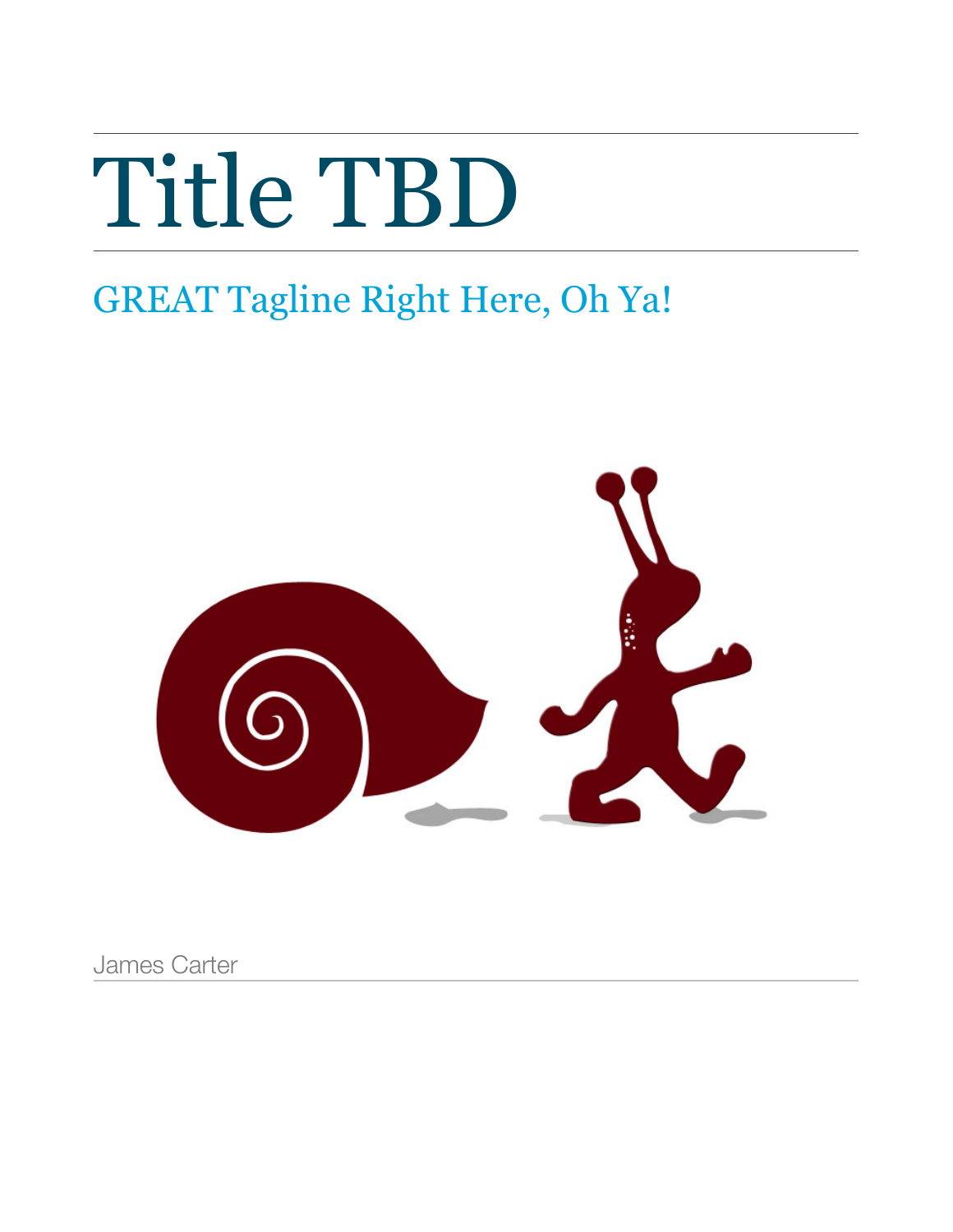## Chapter One One Step Beyond Normal

A reporter, fresh out of college, noticed that his little town had filled up with people overnight. All the hotels were booked, the restaurants were filled and there were cars everywhere. Looking at the calendar, he saw that there was no festival, parade or other event that could account for such an onslaught of visitors. Being a good reporter and new to the town, he began asking folks why they were there.

As he spoke with people, he continued to hear the same story. Everyone was in town to attend a funeral. Who was the funeral for? What had this person done that would bring so many people to town? The reporter assumed that the funeral was for someone famous—a musician, an actor or maybe a politician who grew up there.

No. The funeral was for a man who had worked in that town, in the same place, doing the same thing, day in and day out, for forty-five years. However, it became clear to the reporter that most people had really known the man for only a few short years. It turned out that the man had worked in the middle school and that the visitor were all the students who had passed through the school in those forty-five years, most knowing him for only the time they were in school.

The reporter naturally asked what this person had done at the school. Had he been a principal or a favorite teacher beloved by all? Nope. He had, in fact, been the janitor. Somehow, without any direct authority or power, this man had impacted thousands of young people so much so that they left their busy lives for a few days to attend his funeral and pay their respects.

Almost ten thousand people attended the celebration of the life of this janitor. If ten thousand attended, how many people wanted to but couldn't make the trip? How many people had this man actually impacted?

This story would change my life.

I had been studying legendary people and how they, well, became legendary. What did they know? What did their path to such an achievement look like?

When I read about the janitor, I was moved but not instantly changed. You see, I had been studying *famous* legendary people. This janitor was not famous, so I while I was inspired by his story, I set it aside.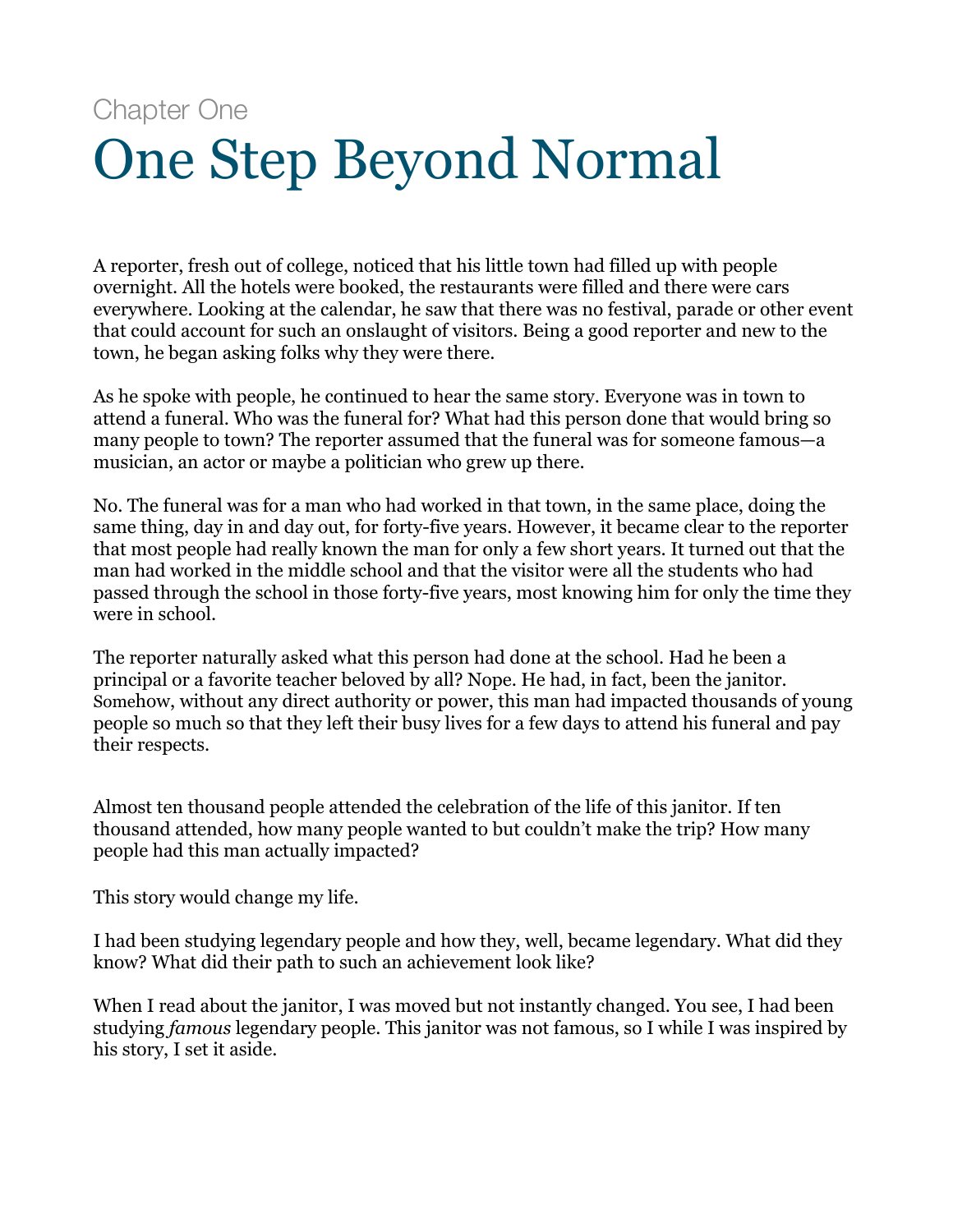But three days later, in the middle of the night, I burst from sleep and yelled out loud: "Oh my God! He *is* legendary!" My wife, now wide awake, was not pleased.

That 3 a.m. realization reminded me of the time I took my four year old daughter to look at the stars in the desert. We were vying to see who would see the first star. I would like to say that I let her win, but she did actually see the first one.

"Look, Dad, the first star!"

Then another popped into view within seconds. "Look, Dad, another one." And another and another. The stars kept popping up everywhere. I to watch the dome of the night sky fill with twinkling lightsMy daughter was squealing with delight as she tried to point out each and every one.

The janitor was my first "star." After I "saw" him in that story in 2007, I began seeing other *normal* legendary people. Then more. Then more! Legendary people were popping up everywhere like stars after sunset in the desert.

Until then, I did not realize that I was limiting my search by seeking out only famous legendary people. I subconsciously believed that in order to be legendary, you must be famous.

This man, this janitor, did not feel constrained by thinking, "I'm just a janitor." He did not need to be famous or anything else to be legendary.

He is proof positive that titles mean nothing. Proof that the amount of money we make or have in our bank accounts does not equate with the amount of impact we can have. Proof that influence is possible in nearly everything we do. Proof that we don't have to wait for anything before we take action to help others. Proof that we all have the capacity to Be Legendary.

This janitor, whom I will never meet, continued to change lives even after he was gone, and perhaps changed my life more than any. This amazing person, my first star, will forever be the person to challenge my thinking and my beliefs around who has the ability to be legendary.

After realizing how I constrained the definition of "legendary" and opening my blinders to the real world filled with legendary people everywhere, studying legendary people became infinitely easier! It became a cinch to meet and speak with people I saw as legendary. Buying them a cup of coffee was a common bribe. Tea worked, too, as did proffering dessert. Occasionally an alcoholic beverage was necessary, but I did whatever it took to talk to as many people as possible in order to understand what they were doing and why it mattered.

I have been doing this research for fifteen years, and have interviewed hundreds of people who have taken positive action and created an incredible and tangible impact on the world.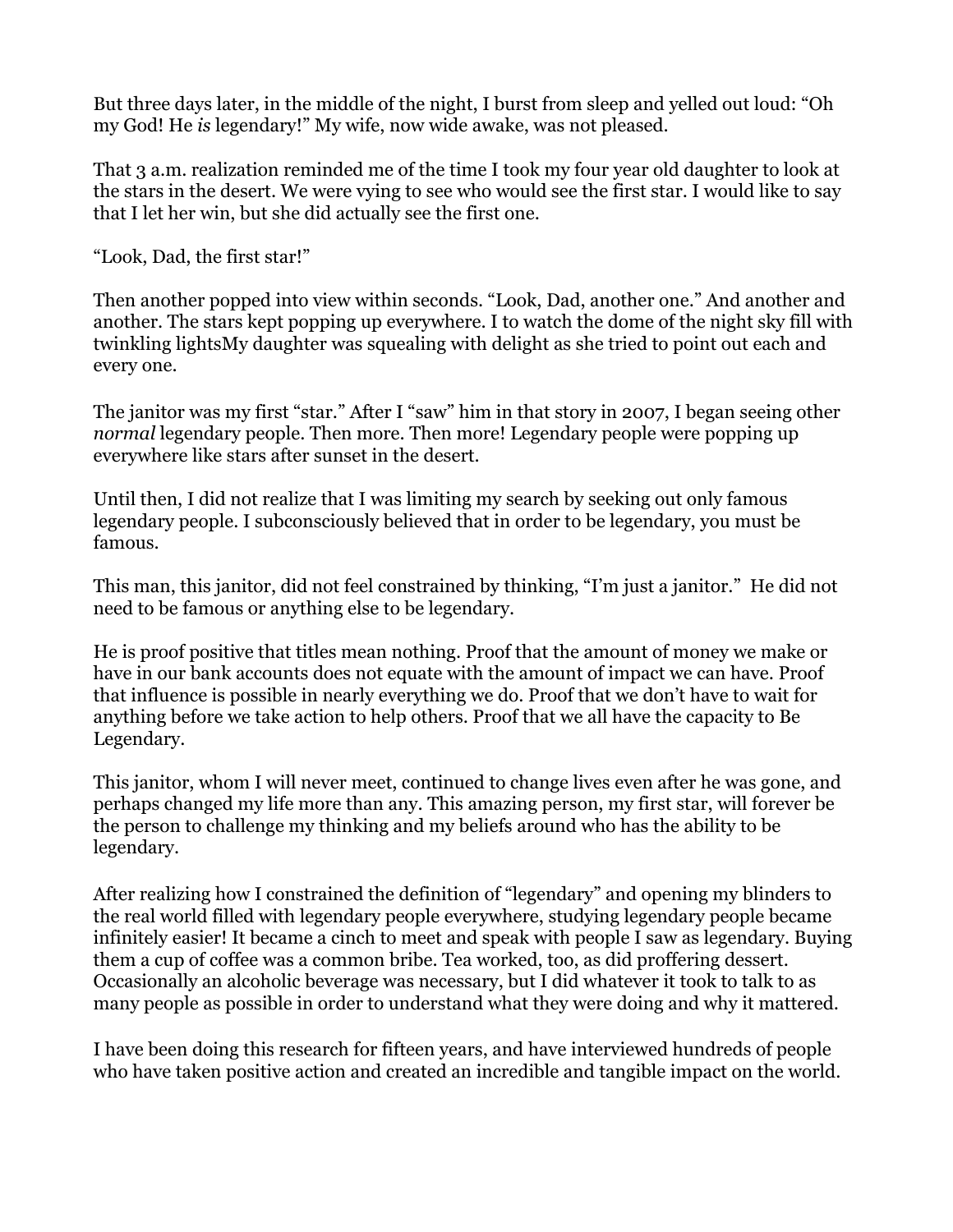These are the questions I wanted answers to:

- What are these people doing?
- How do they achieve such incredible results?
- What do they know that I don't know?
- Is what they have learnable? Teachable?

I wanted to have an impact, too, and maybe I could follow in the footsteps of these giants. When I read about the janitor, my world tilted on its axis and everything looked different. I saw trends that had been in front of me the entire time but had missed. As I looked more closely at the people I was studying, common traits emerged.

The first trait that was blatantly obvious was courage. At the same time, I knew we needed something to help convey courage and legendary. Some kind of rallying symbol that would be instantly recognizable and get people to want to be legendary.

Impulsively, I held an Internet contest to create an icon for the phrase "It takes courage to be legendary." I magnanimously told everyone that I had no preconceived notions about what this icon should look like and that whichever design received the most votes would be our logo.

We received over 100 different from designers all over the world and we invited anyone and everyone to vote. This was a symbol for everyone, not just me and not just my company. There were just over 125,000 votes cast in the 30-day contest with a VERY clear winner..

Never did I expect that a slimy snail walking away from its shell would receive almost 85 percent of the votes! I was horribly disappointed and could not believe that this buttery, garlicky appetizer / garden pest would be the symbol of our company and the movement we would create.

While I thought I had no idea about what the logo should be, I was clearly expecting something very masculine, like a man holding up the world. Designs along those lines were indeed submitted, but received almost no votes. I was stuck with this disgusting little beast.

Not willing to give up my masculine leanings, I figured that I would just change the design later when no one was looking. I was, after all, the owner of the company. But the snail designer knew something I didn't and captured the very essence of what it means to be legendary. I just couldn't see it yet because I was still stuck: it soon became clear that my belief in who *could be* legendary narrowed my focus to who *should* be legendary. A snail couldn't be legendary!

By 2009, a single commonality among legendary people became self-evident. Each of them was one step beyond normal.

### One Step Beyond Normal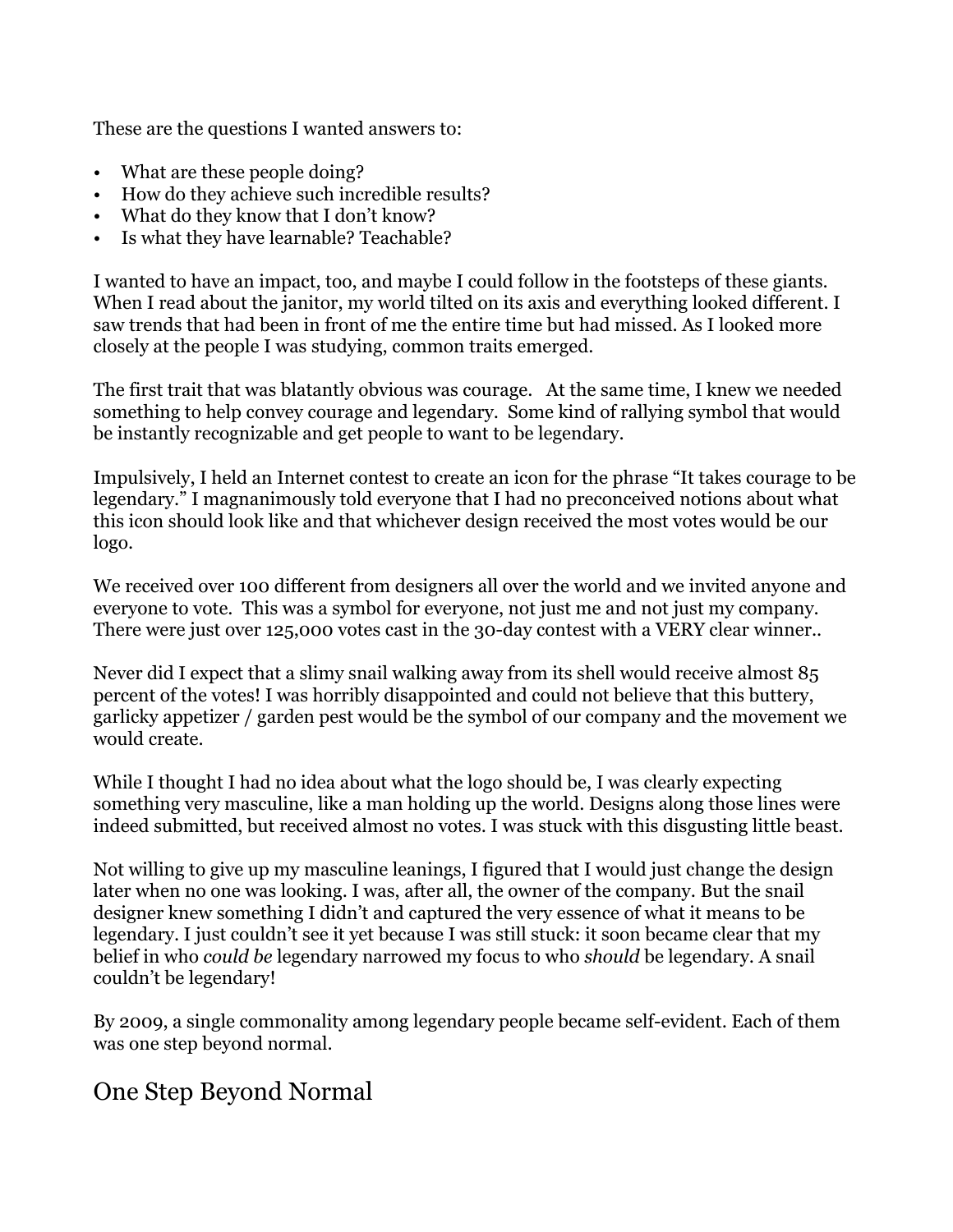

When we are young, we seek out new experiences and adventures. We want to try new things and see what we are capable of doing. Then most of us get to a certain point in life where we are content with the status quo. We eat at our favorite restaurants, we drive the same route to work, we do everything we can to streamline our lives and create as little friction as possible. We no longer feel the need to test the waters—we just want to get through the day with as little annoyance and misadventure as possible.

Legendary people are different. They are never satisfied with the same old same old. They, too, have routines and don't veer from them all the time, but in certain key aspects of their lives they always push to go further. They do not settle. They do not allow themselves to become complacent. It took me a while to uncover this key, but once I did, I realized that it was the first element I needed to unlock the mystery of what makes legendary people legendary.

Gandhi, Nelson Mandela, Desmond Tutu—they all had this trait in common: they all continually challenged themselves to be one step beyond normal. Until one day … they took what was just another step, one like hundreds of others they'd already taken, but this one step took them beyond society's normal. They were not just challenging themselves but a very important social norm. Those in power ,and in some cases society as a whole, pushed back to force them to return within the norms. Yet they kept going and stayed one step beyond normal. They did not take a step backward to that safe place where everyone was comfortable.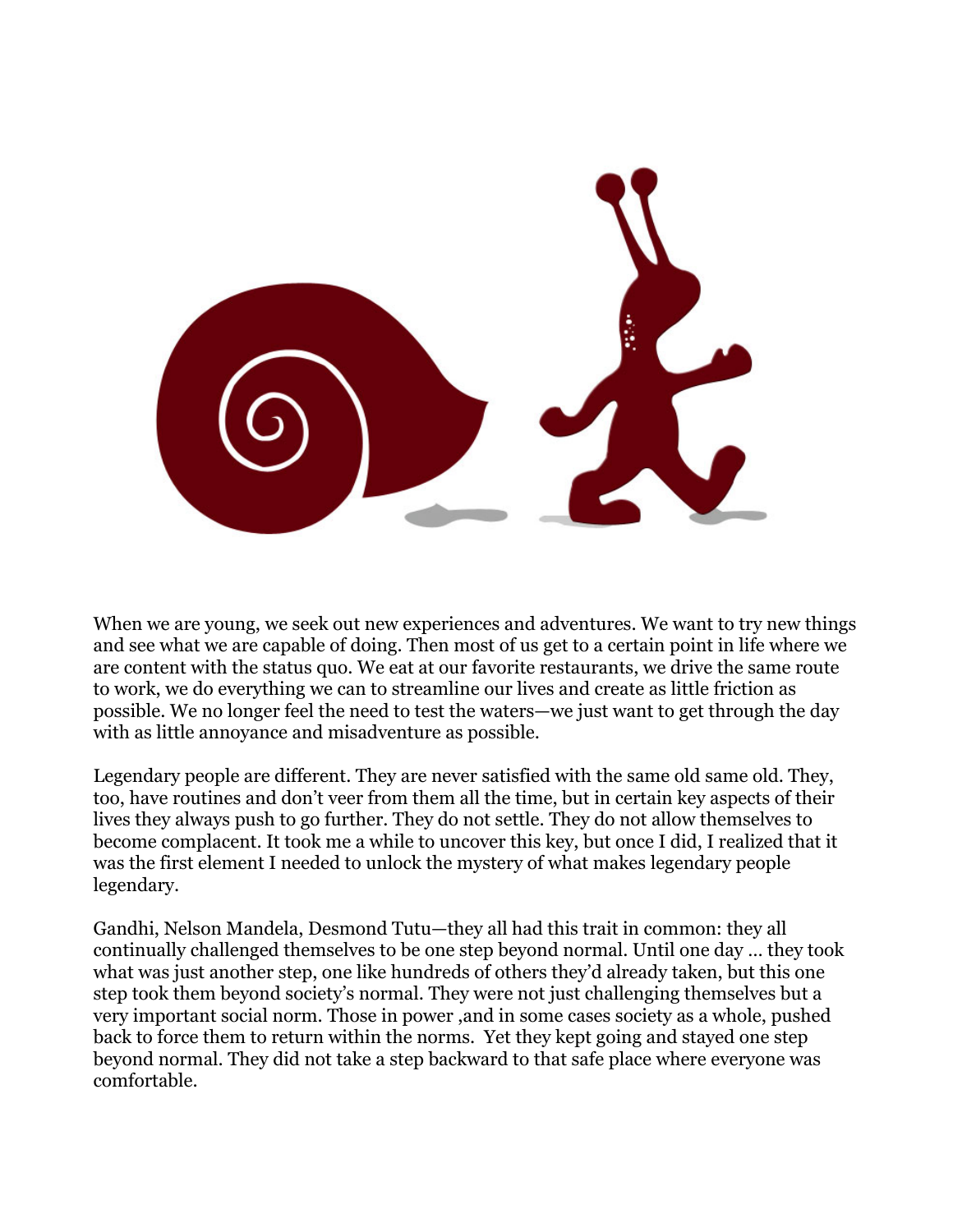So when we consider famous legendary people at the end of their lives and what they have accomplished, our view of them is as being hundreds of steps beyond where we are, and we think: I could never do that. I could never be legendary.

But you can.

These people became famous *and* legendary because they challenged something much larger than themselves, and they continued to challenge it because of their one critical habit: They were always one step beyond normal.

Once I realized this, my questions were:

- How did they continue?
- Where does that kind of emotional strength come from?

This was the genesis of my first author contribution, in the book *Discover Your Inner Strength*, with Stephen Covey, Ken Blanchard and Brian Tracy. In the chapter, 'Licking the Sticky Wicket', I explored the question of where does the immense strength come from that allowed them to withstand so much negativity?

The janitor was never famous because he never challenged society's norms. But he certainly challenged the norms of what it means to clean the hallways and bathrooms in a middle school. Knowing what I know now of legendary people, had a school principal told him he was not allowed to speak with students, I doubt that that would have prevented him from impacting those children. Had he been fired, he would still have created an impact, albeit in another way.

Legends are created one step at a time. There are no leaps. Jumping from an airplane is only a single step—a big one for sure, but only a single step. There were, however, many steps leading up to that one.

In 1911, Capt. Albert Berry became the first person to successfully jump from an airplane. That was a big step on that day. Today, tens of thousands of people successfully jump from airplanes. It's normal. If you want to jump, you can be in the air in a few hours with a very good expectation of being alive at the end. Today, parachuting is just a normal adrenaline rush.

We can more easily walk in the footsteps of legends and achieve even more because of the confidence they give us to push beyond our boundaries, our norms. Legends create a new normal for the rest of us. Legendary people are more committed to the experience of life. They have a broader and deeper sense of their impact, in the work they do and in their interactions with people. Legendary people walk through life with a greater sense of purpose and, as a result, take more initiative, are more curious, are lifelong learners.

As I studied everyday legends and how they were one step beyond normal, I began to truly see for the first time that I had a protective shell. I never realized that it was there, restricting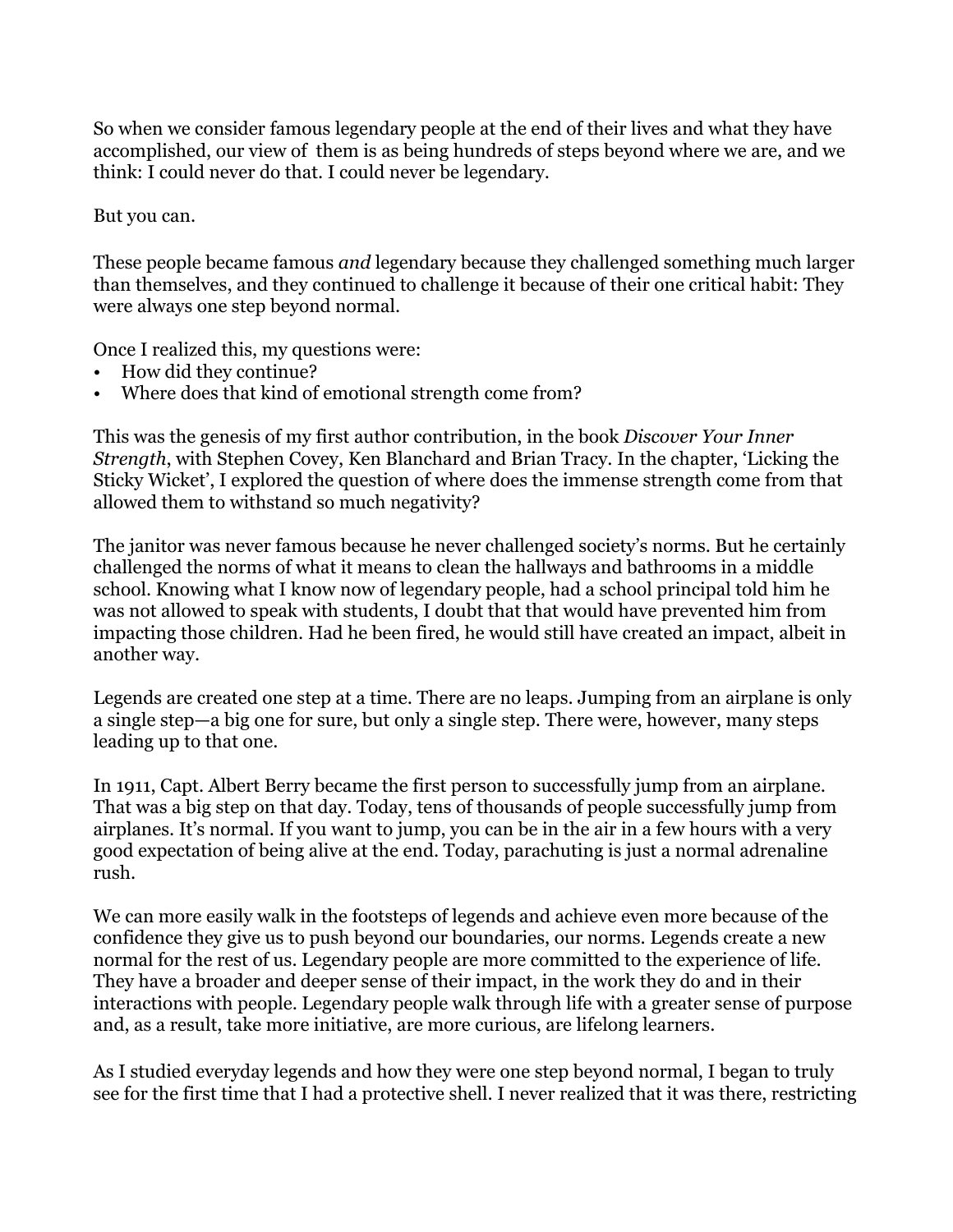my expression of self, until I saw how easily legendary people walked through life, one step at a time, creating an impact and even massive change. I knew my goal then was to make today's legendary normal. Captain Berry instigated a huge change with one step, but it took the masses to make it normal.

### Make Today's Legendary Normal

Once upon a time, everyone was happy. Or so the story goes. However, many people struggled in silence, trying to live a life of meaning but knowing that something was missing. What was missing?

Hundreds of people began asking that question out loud and society ridiculed them. So they grew silent. Most did not want to be laughed at or to be singled out as weird. Then one day something happened that affected everyone in the world. You were there. You lived it. Do you remember this event?

We peeked out of our shells and looked to the left and right, seeing, many for the first time, a world of humanness all around us. We were awakened to a world full of love, compassion and consistent, simple acts of kindness. We felt connected with those around us in a million small and mundane ways. Everyone reveled in sharing that human connection.

Over time, the event and that sense of connection passed from memory. We crawled back into our shells, content to be safe and avoid risk by not venturing outside them. Buying the latest gadget or fanciest car or biggest house took precedence. Getting to the front of the line —whichever line, as long as it complied with the "me first" mentality that had been central to our society for so long—was all that mattered.

But this wasn't true for all people.

Some awoke permanently to the energy of deep human connection and walked away from their shells. These people are living, to this day, knowing that a different world is possible. They are intentionally recreating the world from the ashes of that event. The event was 9/11.

The unintended consequence of that catastrophic event was that it jolted a large group of people into seeing the possibility of a different world, a better world—normal, everyday people consciously creating a positive difference in the world. En masse, we made legendary normal overnight.

But our new legendary world disappeared because it was a reaction and was without purpose. This time, we are creating it intentionally. This time it will stick and today's legendary will be normal again. Just imagine what that new world will be like and what we will strive to achieve then.

I wrote this book to reveal the mind-set of legendary people that allows them to consistently be just beyond normal. I wish that, like one of those superbuff people you see hawking protein shakes, I could tell you to simply do what I have done and convince you that "you too can Be Legendary!" I can't.